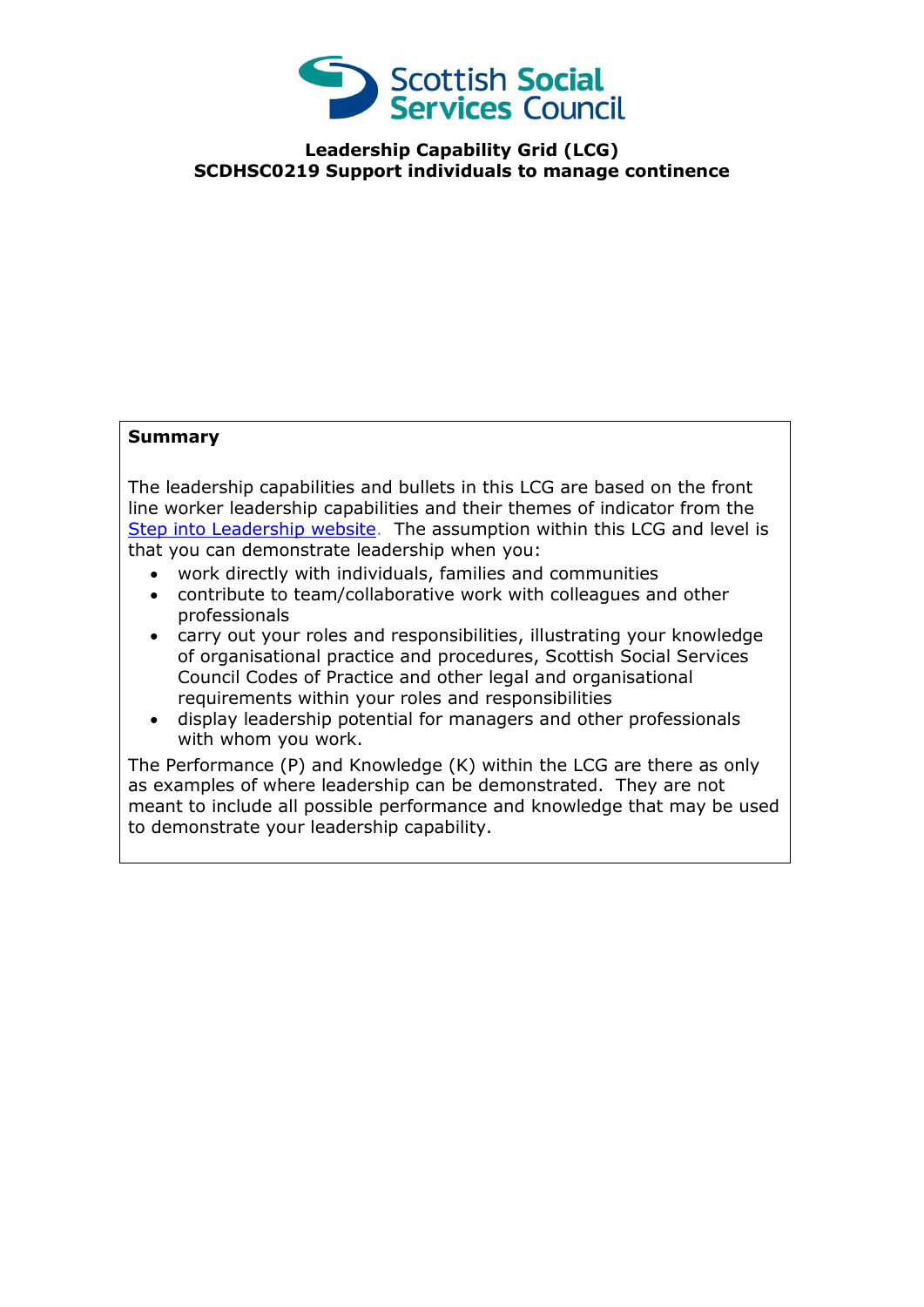

## **Leadership Capability Grid (LCG) SCDHSC0219 Support individuals to manage continence**

| Leadership<br>capabilities         | When supporting individuals to manage their continence you can<br>demonstrate leadership capabilities by:                                                                                                                                                                                                                                                                                                                                                                                                                                                                                                                                                                                                                                                                                                                                                                                                                                                                                                                                                                                                                                       |
|------------------------------------|-------------------------------------------------------------------------------------------------------------------------------------------------------------------------------------------------------------------------------------------------------------------------------------------------------------------------------------------------------------------------------------------------------------------------------------------------------------------------------------------------------------------------------------------------------------------------------------------------------------------------------------------------------------------------------------------------------------------------------------------------------------------------------------------------------------------------------------------------------------------------------------------------------------------------------------------------------------------------------------------------------------------------------------------------------------------------------------------------------------------------------------------------|
| <b>Vision</b>                      | Providing a vision for individuals, families, communities, colleagues and<br>your organisation when you:<br>See how best to make a difference when actively preparing,<br>undertaking and reviewing activities, supporting individuals ( $P3,4,6$ ,<br>$8,10,11,20,22$ ; K1-7,14,15), accessing and using related information<br>$(P1,2)$ , using observation and feedback $(P9,10)$ , seeking advice<br>(P19)<br>• Communicate and promote ownership of the vision when working<br>with individual (P3,4,6,8,10,11,20,22; K1-5,14,15), working with<br>others (P17-20; $K10,11$ ) and recording and reporting (P13,16)<br>• Promote social service values when working with individuals ( $P3,4,6$ ,<br>8,10,11,20,22; K1-7,14,15), observing and evaluating (P7,9,12),<br>working with others ( $P17-20$ ; K10,11) and when recording and<br>reporting $(P13,16)$<br>• See the bigger picture when demonstrating knowledge and practice of<br>organisational, local and national policies and procedures (K1-7,14,<br>15) reviewing and evaluating activities (P8-12) and identifying and<br>implementing change to activities (P17,18,20-22) |
| Self-<br>leadership                | Displaying self leadership when you:<br>Demonstrate and adapt leadership when supporting individuals<br>$\bullet$<br>prepare for and undertake the activities ( $P3-6$ ; K1-7), reviewing<br>activities ( $P8-12,15,17$ ) and overcoming barriers ( $P18,19$ )<br>Improve own leadership by seeking advice (P19)<br>• Take intelligent risks when supporting individuals to prepare for (P3,<br>4; $K1-7,14,15$ ) and carry out the activity (P5,6; $K8,9$ ) and when<br>reviewing the effectiveness including changes needed (P8-12,15,17,<br>$20 - 22$<br>• Demonstrate and promote resilience when adapting practice and<br>overcoming barriers (P8-12,15,17-22; K1-5,10-12)<br>Challenge discrimination and oppression $(K1-5)$                                                                                                                                                                                                                                                                                                                                                                                                             |
| <b>Motivating</b><br>and inspiring | Motivating and inspiring others when you:<br>Inspire people by personal example $(P3,4,8,10,11,17-20,22; K1-5,8,$<br>14,15)<br>• Recognise and value the contribution of others $(P3, 4, 6, 8, 10, 11, 17)$ ;<br>K10,11)<br>• Support the creation of a learning and performance culture with<br>individuals and others ( $P8-12,17-20$ ; K1-7)                                                                                                                                                                                                                                                                                                                                                                                                                                                                                                                                                                                                                                                                                                                                                                                                 |